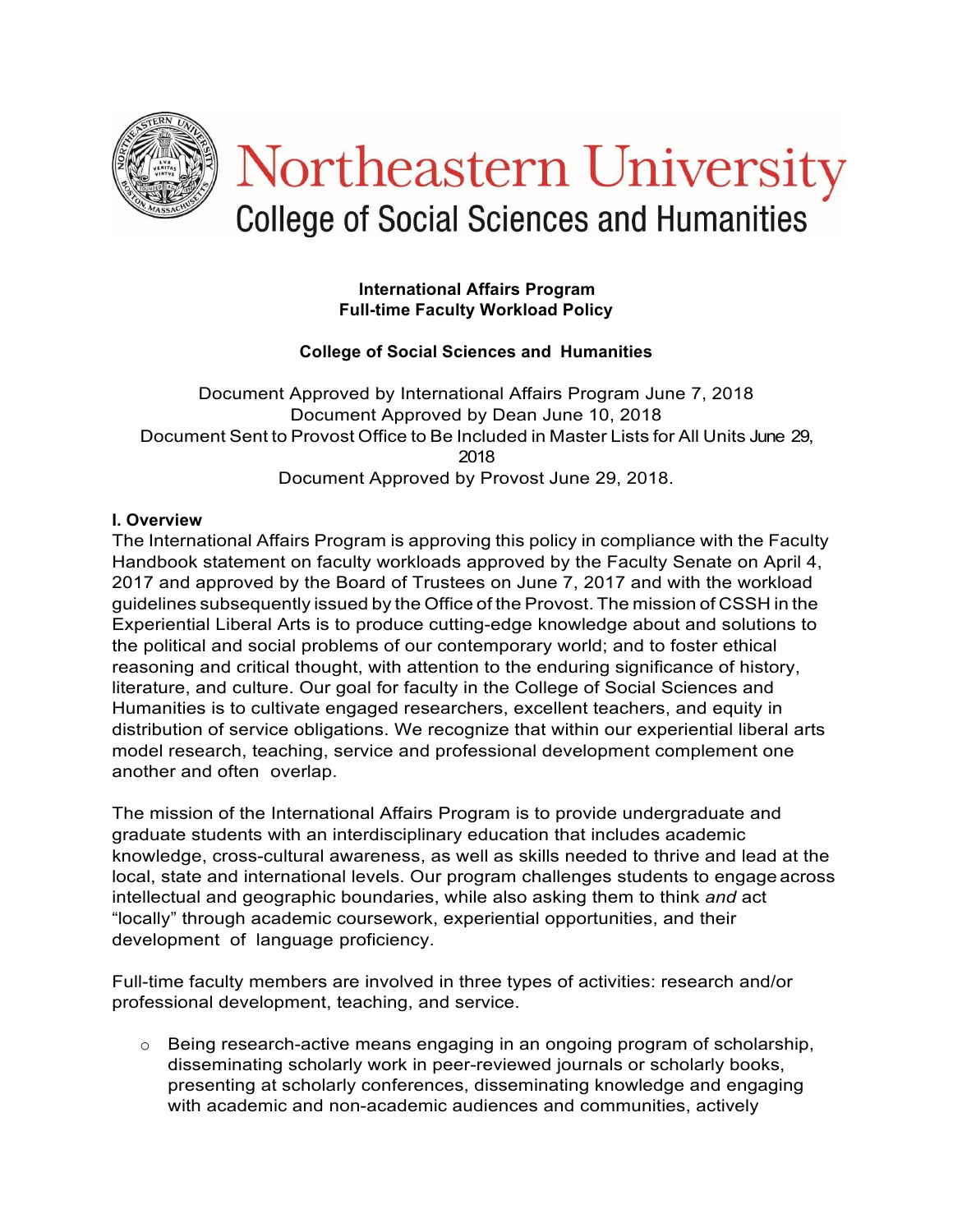seeking internal and external funding, and meaningfully engaging students in scholarship.

- $\circ$  Teaching includes leading courses and independent studies, advising graduate students where applicable, as well as the advising and mentoring of students.
- o Service activities within the university include committee work, advising student organizations, leading Dialogues of Civilization, working with co-op coordinators to development opportunities for students, and involvement in roles that contribute to the Unit, College, and University. Service to the profession includes serving as a reviewer, editorial work, and serving as an elected officer within professional organizations. Faculty will work with the unit head to effectively balance service within the university and profession.
- $\circ$  Faculty are expected to contribute to the professional development of disciplines by promoting the discovery and dissemination of knowledge in their fields through activities such as participation in professional organizations, seminars, and colloquia relevant to the individuals' academic interests and teaching mission.

#### **2. Appointments**

According to the Faculty Handbook, the full-time Teaching Faculty of the University is composed of tenured and tenure-track faculty members as well as non-tenure-track faculty members.

- $\circ$  Specifically, tenured and tenure-track faculty members carry special responsibilities with respect to the creation and maintenance of high-quality research programs, and tenured faculty members with respect to the promotion of tenured and tenure-track faculty members.
- $\circ$  Non-tenure-track faculty are responsible for advancing the teaching, engagement, and service missions of the academic unit and engaging in professional development to those ends. They also contribute to the governance of their units, the college and the university.

Each type of appointment carries a distinct workload effort that reflects the responsibilities and performance expectations of each faculty member. Percentages and ranges of assignments are approximate standardizations appropriate to ranks.

Jointly appointed faculty members carry a primary obligation to the tenure-home unit and a secondary obligation to the non-tenure unit. The work effort of jointly appointed faculty members is proportional to the percentage of the appointment. The work effort of jointly appointed faculty reflects the expectations of the type of appointment (e.g., tenure-track, tenured, etc.). Work effort between the two academic units should total 100%. For joint appointments that are not evenly split, the relative responsibilities in teaching should rotate on a regular basis. Unit heads should coordinate the details of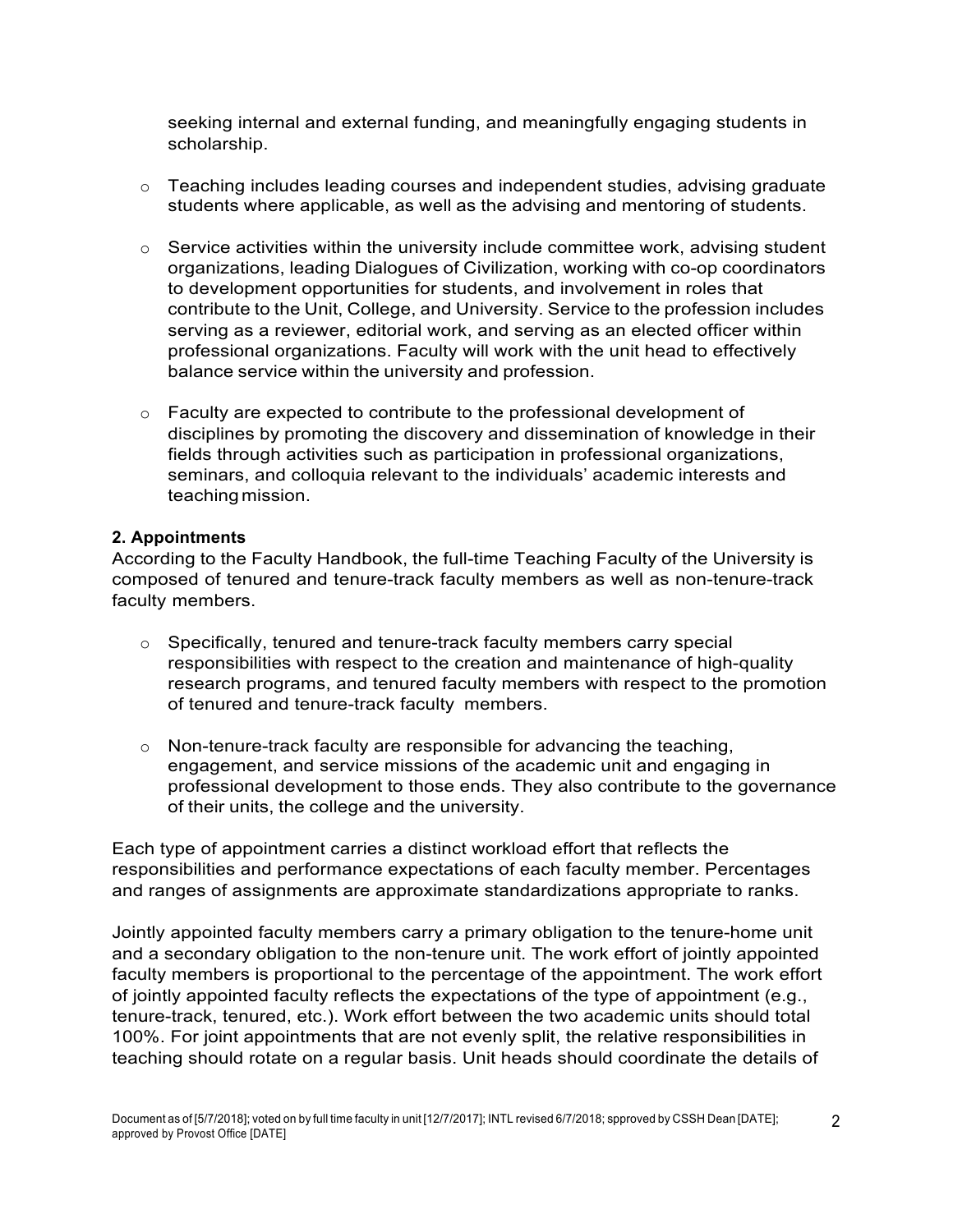these arrangements with one another and in consultation with the jointly appointed faculty member.

Full-time Faculty with 50% or more administrative load (e.g., Department Unit Head or Associate Dean) are not covered in these guidelines.

The workload policy in International Affairs specifies the distribution of effort, by type of appointment, as follows:

# **2.1 Tenure-Track Faculty (Assistant Professors and Associate or Full Professors withoutTenure)**

Tenure-track faculty hold appointments as untenured, probationary members of the faculty. Tenure-track faculty members are expected to be research-active and develop a research program.

# **2.1.a. Jointly Appointed Tenure-Track Faculty**

Because all International Affairs tenure track faculty who are jointly appointed to the program hold primary appointments in their home units, the International Affairs program chair will coordinate the details of these arrangements with the tenure home unit and in consultation with the jointly appointed faculty member.

# **2.2 TenuredFaculty:Research-active(AssociateorFullProfessorwithTenure)**

Tenured faculty members hold appointments with continuous tenure as members of the faculty. All members of the tenured faculty are expected to be research-active and maintain an ongoing commitment to the development of a research program.

## **2.2.a. Jointly Appointed Tenured Faculty**

Because all International Affairs tenure track faculty who are jointly appointed to the program hold primary appointments in their home units, the International Affairs program chair will coordinate the details of these arrangements with the tenure home unit and in consultation with the jointly appointed faculty member.

# **2.3 Full-timeNon-Tenure-TrackTeachingProfessors(Assistant/Associate/Full Teaching Professor)**

Full-time non-tenure-track teaching professors hold contractual, term appointments as members of the Teaching Faculty. Full-time non tenure-track teaching faculty members engage in teaching, including leading 6 courses and independent studies as well as advising and mentoring students, in fulfillment of 80% of their work effort.

Full-time non-tenure-track faculty members are expected to engage in service and professional development activities in fulfillment of 20% of their work effort.

## **3. Accessibility ofinformation**

This workload policy and the model (e.g. the distribution of duties, such as, for example 40/40/20 or 80/20) of each full-time faculty member can be found in the Governance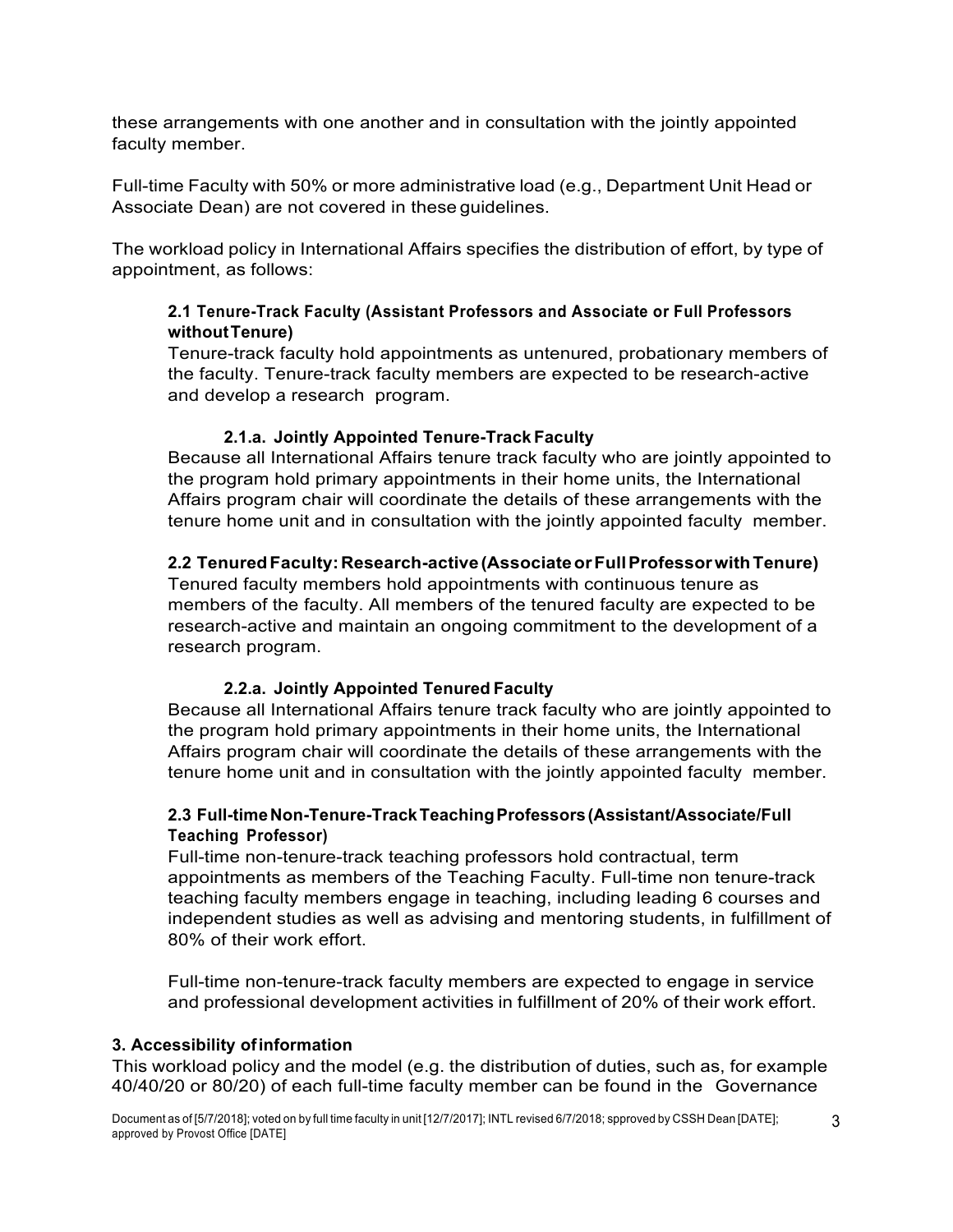Documents folder of the unit's SharePoint site. The International Affairs Program will review and ratify the workload policy and its documentation every five years, and update posted materials as necessary. Any changes to the policy proposed on review must be approved by the unit faculty, the Dean, and the Provost

#### **4. Procedures**

The two-semester workload assignment for an academic year for each individual fulltime faculty member will be confirmed by the unit head in April. Overload activities should occur only after 100% workload assignment is met. Variance in workloads will be addressed on a case-by-case basis in consultation with the unit head and with the Dean or designate. For faculty with joint appointments, unit heads will meet at the end of each year to coordinate workload expectations for the faculty member for the following two semesters.

Typical modifications in workload include those granted by parental teaching relief, contractual course reductions for tenure-track and non-tenure track faculty, familyand medical-related leaves, grant-funded buyouts, and modifications to load related to service and administrative duties. Additional considerations for teaching assignments may include class size and type; mode of instruction; supervision of capstone projects; and PhD and MA theses and dissertations advised to completion.

Research inactive faculty who wish to be considered once again research active should review the workload policies and consult with the heads of their primary units

The approval of the Dean will be required for any modifications to a faculty member's workload by the unit head.

Faculty with requests for modifications of, or concerns about, workload should first address them with the unit head. If a faculty member is concerned about a workload assignment and cannot resolve the concern with the unit head, he or she may appeal the assignment to the Office of the Dean. If a faculty member continues to have unresolved concerns after the Dean has made a determination on the appeal, he or she should consult the Grievance Process as specified in the Faculty Handbook.

4